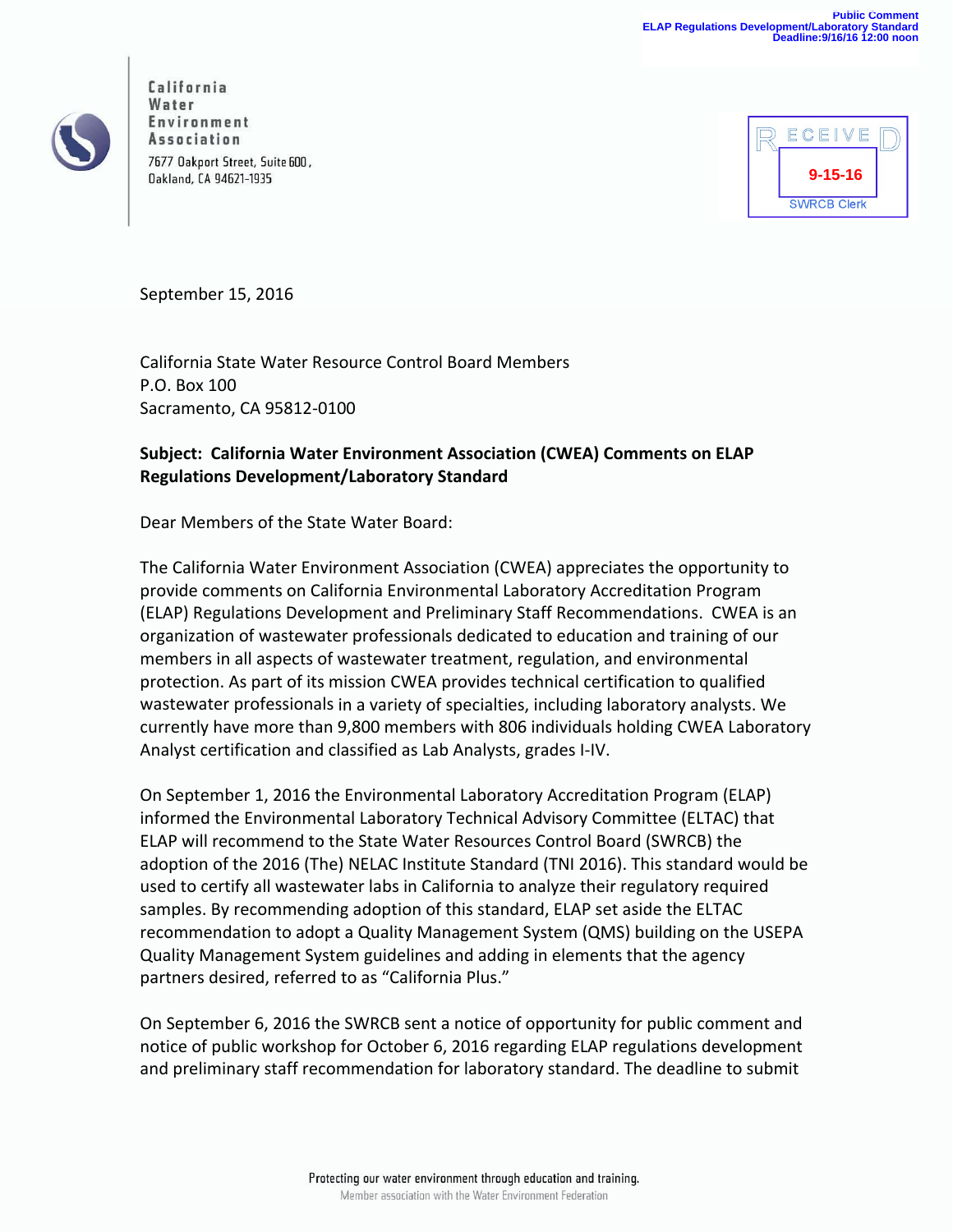California State Water Resource Control Board Members 9/15/16 Page **2** of **3**

written comments is noon on September 16, 2016, only 9.5 business days from being noticed.

- We feel the comment period is entirely too short given the complexity of the TNI document, the unavailability of the document to review (must be purchased from TNI for \$130) and the importance of the matter at hand. TNI just made the 2016 TNI standard document available only last month (in August 2016); as yet there has not been any significant external vetting or review of these standards. We are requesting a **comment period of at least 30 days** to allow sufficient time to obtain and review this newly published document. These written comments are an extremely important opportunity for members of the affected laboratory community to review these standards and raise specific concerns, as travelling in person to the workshop is difficult or impossible for many, especially smaller agencies. The written comment period may be their only opportunity to have their voices heard and to advise the California ELAP on the areas of greatest compliance concern. One smaller agency, Nevada County Sanitation District, has already closed their lab and laid off their analyst because of the possibility of going to the TNI standard.
- Another area of concern is the lack of technical certification recognition in the TNI document. The 2016 standard does require a Bachelor's degree for top lab staff, but past regulations have recognized technical certifications. The 2016 standard does not. The technical certification is currently recognized as equivalent (as currently stated in Title 22, ELAP regulation, Article 9) and both CWEA and AWWA certifications serve this purpose for Utility labs. Wastewater testing and documentation procedures are not specifically included or required within any major in college. We feel that recognizing CWEA technical certifications is a critical component in any standard for wastewater labs the state adopts to ensure that lab staff have the requisite knowledge, skills and abilities in the very specific field of wastewater analysis. The CWEA Technical Certification Program is the backbone of the CWEA, providing employer's confidence that employees are competent. The certificate holders must possess the appropriate degree of work experience and education in addition to passing competency exams to gain their certifications. CWEA strongly recommends having lab analyst certification as part of the requirement for wastewater laboratories in the new lab standard the SWRCB will adopt.